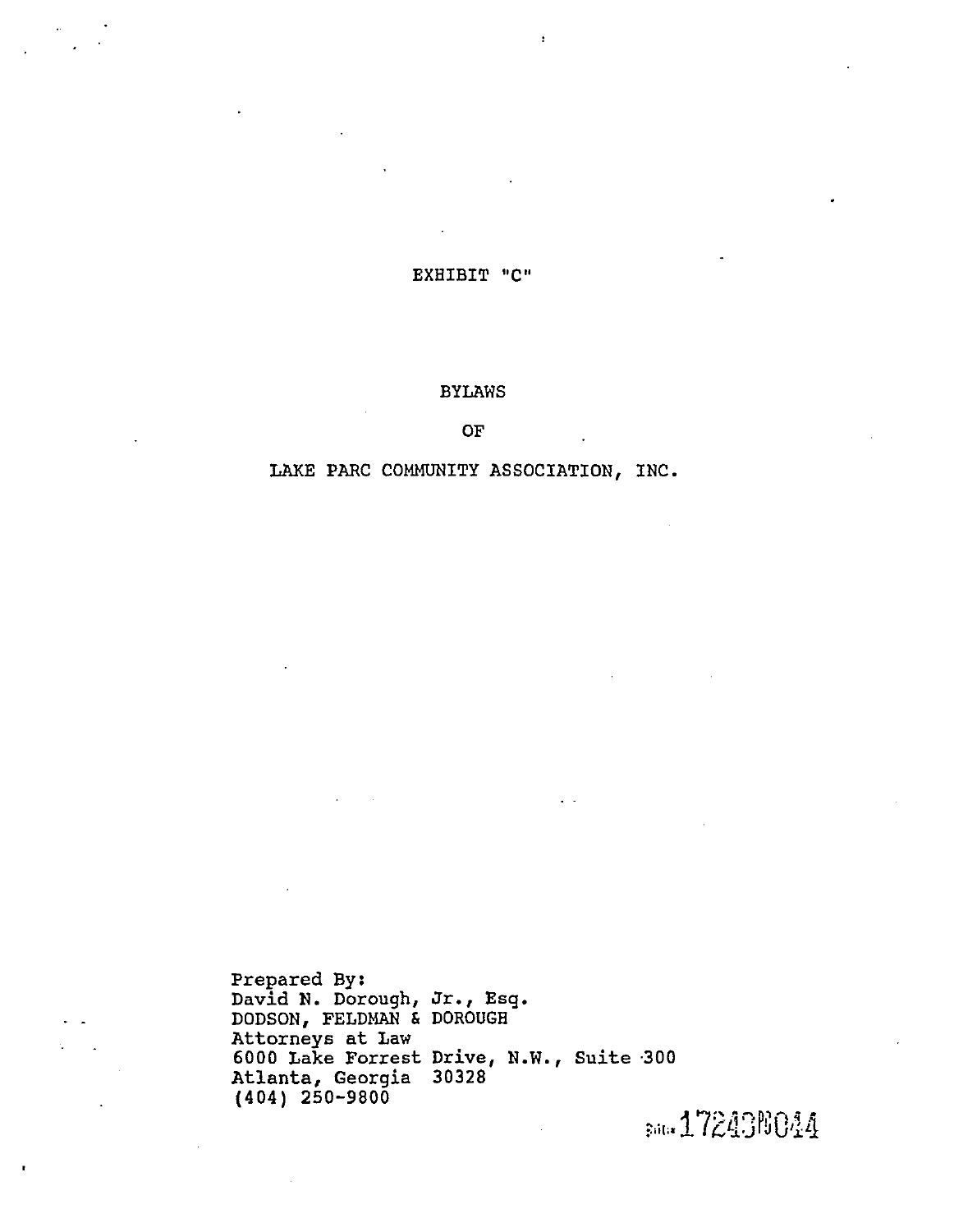#### BYLAWS

 $\pmb{\cdot}$ 

#### OF

# IAKE PARC COMMUNITY ASSOCIATION, INC.

- TABLE OF CONTENTS -

### Page Number

| ARTICLE I.                                                                           | NAME, MEMBERSHIP, APPLICABILITY,<br>AND DEFINITIONS                                                                                                                                                                                                    | 1                                   |
|--------------------------------------------------------------------------------------|--------------------------------------------------------------------------------------------------------------------------------------------------------------------------------------------------------------------------------------------------------|-------------------------------------|
| 1.01<br>1.02<br>1.03                                                                 | Name<br>Membership<br>Definitions                                                                                                                                                                                                                      | 1<br>$\overline{1}$<br>$\mathbf{1}$ |
| ARTICLE II.                                                                          | ASSOCIATION: MEETINGS, QUORUM,<br>VOTING, PROXIES                                                                                                                                                                                                      | 1                                   |
| 2.01<br>2.02<br>2.03<br>2.04<br>2.05<br>2.06<br>2.07<br>2.08<br>2.09<br>2.10<br>2.11 | Place of Meetings<br>First Meeting and Annual Meetings<br>Special Meetings<br>Notice of Meetings<br>Waiver of Notice<br>Adjournment of Meetings<br>Voting<br>Proxies<br>Quorum<br>Action Without A Formal Meeting<br>Action By Written Ballot          | 1<br>$\mathbf{1}$<br>112222233      |
| ARTICLE III.                                                                         | BOARD OF DIRECTORS: NUMBER, POWERS,<br>MEETINGS                                                                                                                                                                                                        | 3                                   |
| 3.01<br>3.02<br>3.03<br>3.04<br>3.05<br>3.06<br>3.07<br>3.08<br>3,09<br>3.10         | Governing Body; Composition<br>Directors Appointed by Declarant<br>Number of Directors<br>Nomination of Directors<br>Election and Term of Office<br>Removal of Directors<br>Vacancies<br>Organization Meetings<br>Reqular Meetings<br>Special Meetings | 3<br>4<br>4<br>4<br>4<br>5555<br>5  |

saad72406045

 $\pmb{\mathsf{1}}$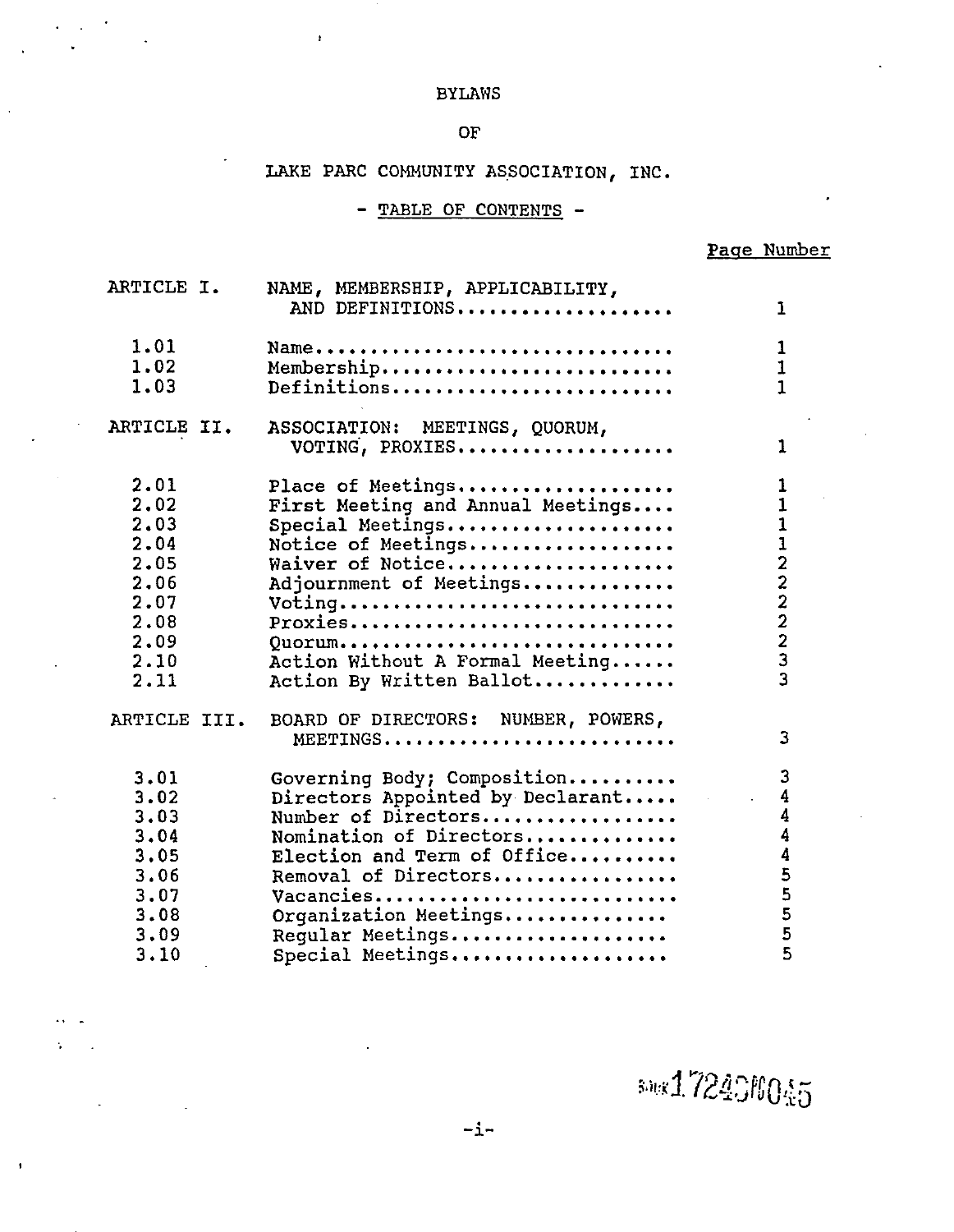# - TABLE OF CONTENTS -(Continued)

# Page Number

 $\sim$ 

 $\ddot{\phantom{0}}$ 

| 3.11<br>3.12<br>3.13<br>3.14<br>3.15<br>3.16<br>3.17<br>3.18<br>3.19<br>3.20 | Waiver of Notice<br>Quorum of Board of Directors<br>Compensation<br>Open Meetings<br>Executive Session<br>Action Without A Formal Meeting<br>Telephonic Participation<br>Powers<br>Management Agent<br>Borrowing | 6<br>6<br>6<br>$6\phantom{1}$<br>$\overline{6}$<br>$\overline{6}$<br>$\overline{7}$<br>$\overline{7}$<br>$\overline{8}$<br>$\overline{8}$ |    |
|------------------------------------------------------------------------------|------------------------------------------------------------------------------------------------------------------------------------------------------------------------------------------------------------------|-------------------------------------------------------------------------------------------------------------------------------------------|----|
| 3.21                                                                         | Fining or Suspension Procedure                                                                                                                                                                                   | 8                                                                                                                                         |    |
| ARTICLE IV.                                                                  | OFFICERS                                                                                                                                                                                                         | 9                                                                                                                                         |    |
| 4.01<br>4.02                                                                 | Officers<br>Election, Term of Office,                                                                                                                                                                            | 9                                                                                                                                         |    |
|                                                                              | and Vacancies                                                                                                                                                                                                    | 9                                                                                                                                         |    |
| 4.03                                                                         | Removal                                                                                                                                                                                                          | $\overline{9}$                                                                                                                            |    |
| 4.04                                                                         | President                                                                                                                                                                                                        |                                                                                                                                           | 10 |
| 4.05                                                                         | Vice President                                                                                                                                                                                                   |                                                                                                                                           | 10 |
| 4.06                                                                         | Secretary                                                                                                                                                                                                        |                                                                                                                                           | 10 |
| 4.07                                                                         | Treasurer                                                                                                                                                                                                        |                                                                                                                                           | 10 |
| 4.08                                                                         | Resignation                                                                                                                                                                                                      |                                                                                                                                           | 10 |
| ARTICLE V.                                                                   | COMMITTEES                                                                                                                                                                                                       |                                                                                                                                           | 10 |
| ARTICLE VI.                                                                  | MISCELLANEOUS                                                                                                                                                                                                    |                                                                                                                                           | 11 |
| 6.01                                                                         | Fiscal Year                                                                                                                                                                                                      |                                                                                                                                           | 11 |
| 6.02                                                                         | Parliamentary Rules                                                                                                                                                                                              |                                                                                                                                           | 11 |
| 6.03                                                                         | $Conflicts \ldots \ldots \ldots \ldots \ldots \ldots$                                                                                                                                                            |                                                                                                                                           | 11 |
| 6.04                                                                         | Amendment                                                                                                                                                                                                        |                                                                                                                                           | 11 |

ada ada 3 May 2008 - ii-

 $\ddot{\phantom{a}}$ 

t

 $\bar{z}$ 

 $\begin{pmatrix} 1 & 0 & 0 \\ 0 & 0 & 0 \\ 0 & 0 & 0 \end{pmatrix} = \begin{pmatrix} 1 & 0 & 0 \\ 0 & 1 & 0 \\ 0 & 0 & 0 \end{pmatrix}$ 

 $\bar{z}$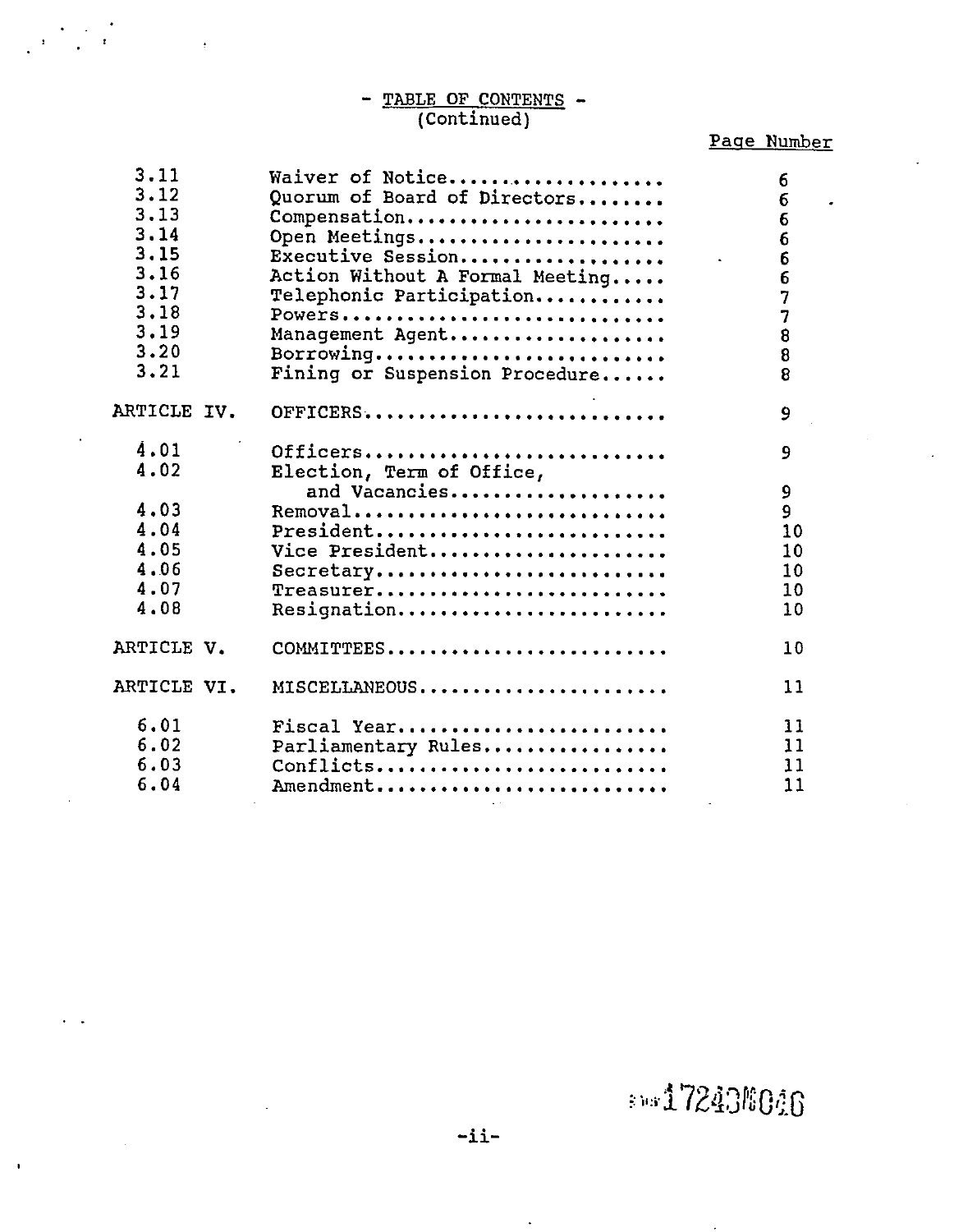#### BYIAWS

#### OF

# LAKE PARC COMMUNITY ASSOCIATION, INC.

#### Article I

# Name, Membership, Applicability, and Definitions

1.01 Name. The name of the Association shall be Lake Parc Community Association, Inc. (hereinafter sometimes referred to as the "Association").

1.02 Membership. The Association shall have one (1)<br>class of membership, as is more fully set forth in that<br>Declaration of Protective Covenants for Crabapple Lake Parc (such<br>Declaration, as amended, renewed, or extended fr

1.03 <u>Definitions</u>. The words used in these Bylaws shall have the same meaning as set forth in the Declaration, unless the context shall prohibit.

# Article II<br>Association: Meetings, Quorum, Voting, Proxies

2.01 <u>Place of Meetings</u>. Meetings of the Association shall be held at the principal office of the Association or at such other suitable place convenient to the members as may be designated by the Board of Directors, either in the Community or as convenient thereto as possible and practical.

2.02 First Meeting and Annual Meetings. An annual or special meeting shall be held within one (1) year from the date the Declaration is recorded. Annual meetings shall be set by the Board so as to occur no later than sixty

2.03 Special Meetings. The President may call special<br>meetings. In addition, it shall be the duty of the President to<br>call a special meeting of the Association if so directed by<br>resolution of the Board of Directors or upon

2.04 Notice of Meetings. It shall be the duty of the Secretary to mail or to cause to be delivered to the Owner of

som 17243f6047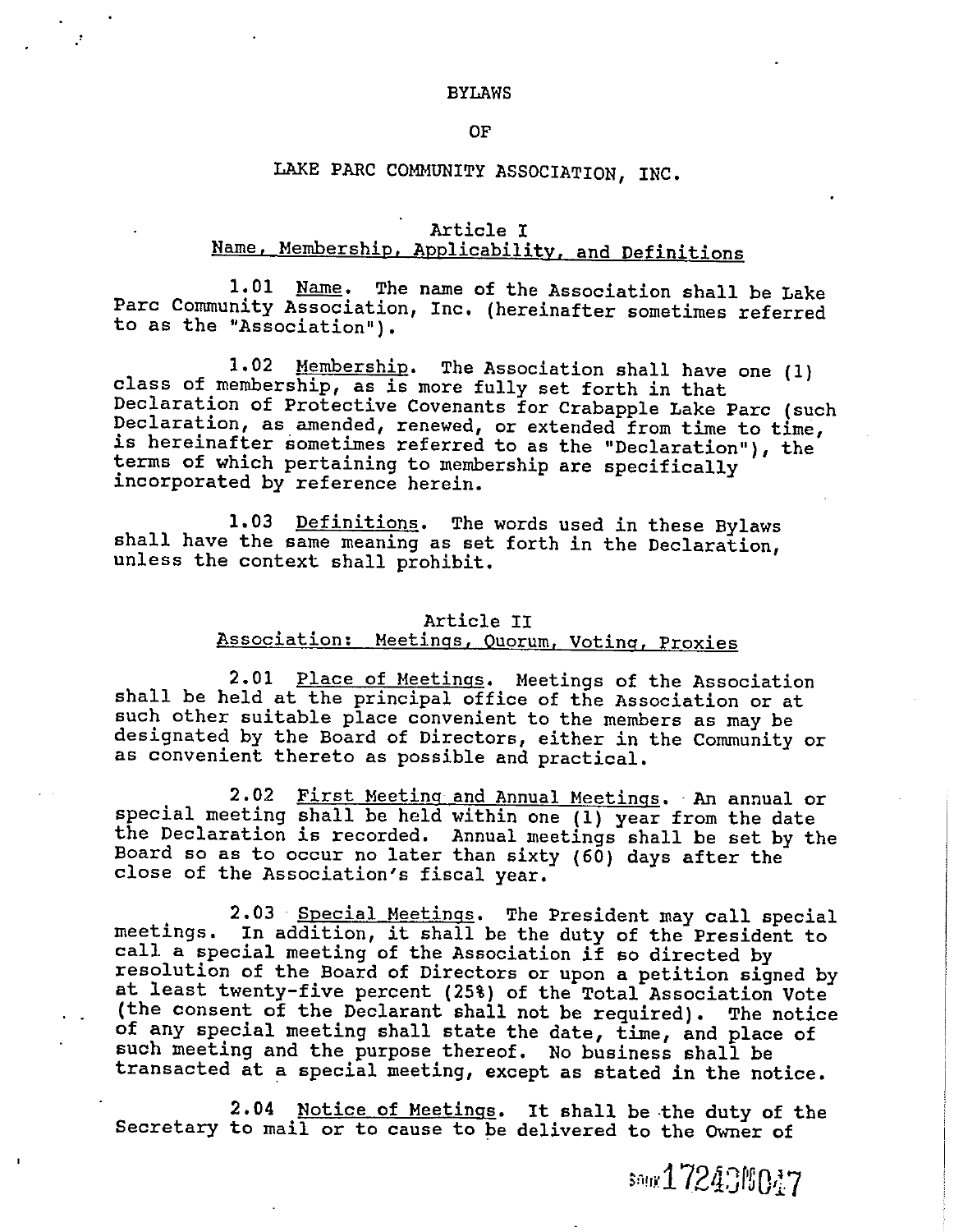each Lot (as shown in the records of the Association) <sup>a</sup> notice of each annual or special meeting of the Association stating the time and place where it is to be held and in the notice of a<br>special meeting, the purpose thereof. If an Owner wishes notice to be given at an address other than the Lot, the Owner shall designate by notice in writing to the Secretary such other address. The mailing or delivery of a notice of meeting in the manner provided in this Section 2.04 shall be considered service of notice. Notices shall be served not less than ten (10) nor more than sixty (60) days before <sup>a</sup> meeting.

2.05 Waiver of Notice. Waiver of notice of a meeting of the members shall be deemed the equivalent of proper notice. Any member may, in writing, waive notice of any meeting of the members, either before or after such meeting. Attendance at <sup>a</sup> meeting by <sup>a</sup> member, whether in person or by proxy, shall be deemed waiver by such member of notice of the time, date, and place thereof, unless such member specifically objects to lack of proper notice at the time the meeting is called to order.

2.06 Adjournment of Meetings. If any meetings of the Association cannot be held because a quorum is not present, a majority of the members who are present at such meeting, either in person or by proxy, may adjourn the meeting to <sup>a</sup> time not less than five (5) nor more than thirty (30) days from the time the original meeting was called. At such adjourned meeting at which <sup>a</sup> quorum is present, any business which might have been transacted at the meeting originally called may be transacted without further notice.

2.07 Voting. The voting rights of the members shall be as set forth in the Articles of Incorporation and the Declaration, and such voting rights are specifically incorporated herein.

2.08 Proxies. At all meetings of members, each member may vote in person or by proxy. all proxies shall be in writing, dated, and filed with the Secretary before the appointed time of each meeting. Every proxy shall be revocable and shall automatically cease upon conveyance by the member of such member's Lot, or upon receipt of notice by the Secretary of the death or judicially declared incompetence of a member, or of written revocation, or upon the expiration of eleven (11) months from the date of the proxy.

2.09 Ouorum. The presence, in person or by proxy, of twenty-five percent (25%) of the total eligible Association vote shall constitute a quorum at all meetings of the Association. The members present at <sup>a</sup> duly called or held meeting at which <sup>a</sup> quorum is present may continue to do business until adjournment, notwithstanding the withdrawal of enough members to leave less than a quorum.  $-2$ - additional  $30\frac{172438048}{ }$ 

I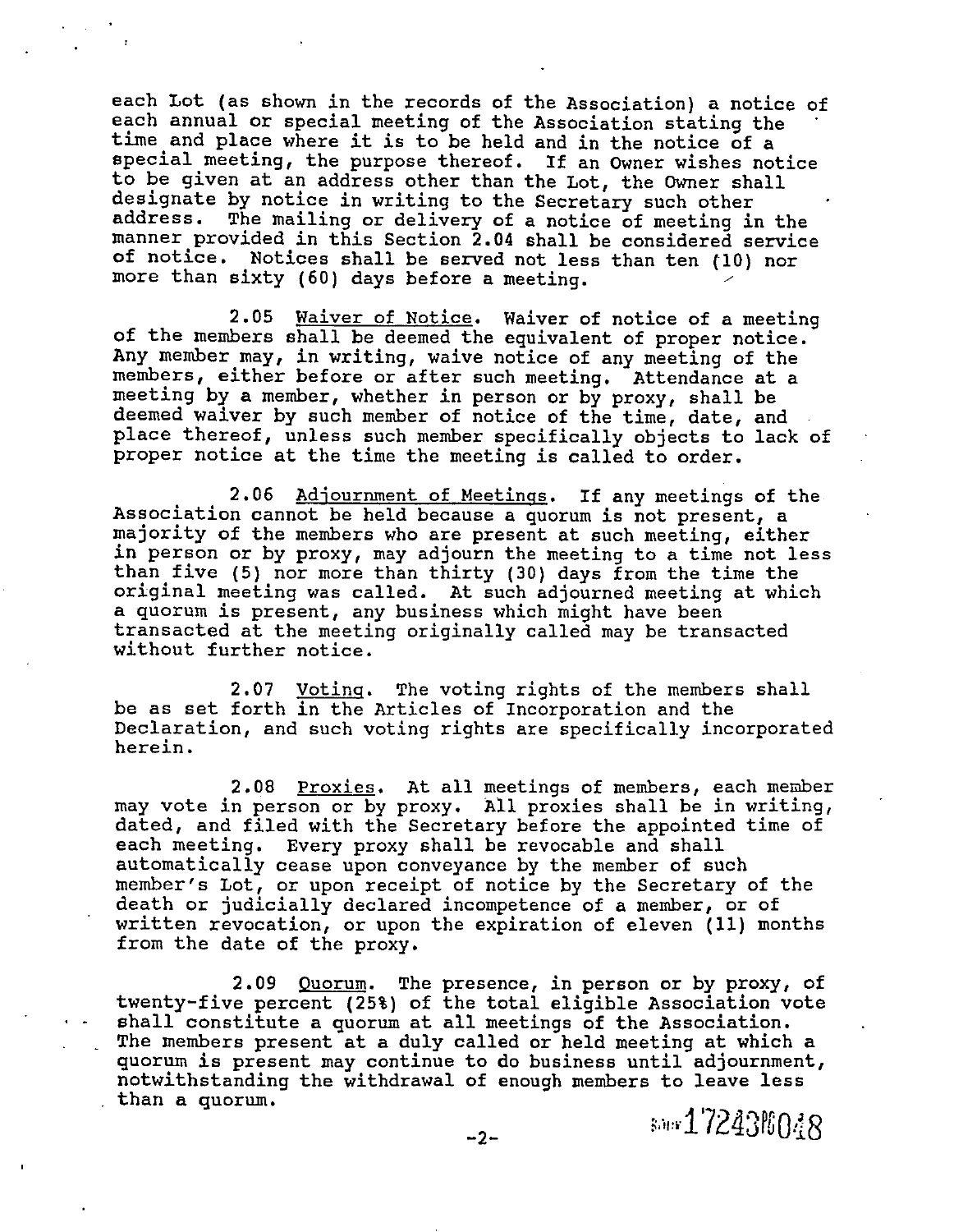2.10 Action Without A Formal Meeting. Any action to<br>be taken at a meeting of the members or any action that may be<br>taken at a meeting of the members may be taken without a meeting<br>if one or more consents, in writing, setti the Declarant if required. Such action shall be effective upon<br>receipt by the Association of a sufficient number of such<br>consents executed by current members unless a later effective<br>date is specified therein. Each signed

2.11 Action By Written Ballot. Any action to be taken<br>at any annual, regular or special meeting of members may be taken<br>without a meeting if approved by written ballot as provided<br>herein. The Association shall deliver a wr set forth each proposed action and provide an opportunity to vote<br>for or against each proposed action. Approval by written ballot<br>of an action shall only be valid when the number of votes cast by<br>ballot equals or exceeds t meeting held to authorize such action and the number of approvals equals or exceeds the number of votes that would be required to votes cast was the same as the number of votes cast by ballot.<br>All solicitations for votes by written ballot shall indicate the number of responses needed to meet the quorum requirements; state the percentage of approvals necessary to approve each matter<br>other than election of directors; and specify the time by which a<br>ballot must be received by the Association in order to be counted. A timely written ballot received by the Association may not be revoked without the consent of the Board of Directors. The results of each action by written ballot shall be certified<br>by the Secretary and shall be included in the minutes of meetings of members filed in the permanent records of the Association.

#### Article III

#### Board of Directors: Number, Powers, Meetings

3.01 Governing Body; composition. The affairs of the Association shall be governed by <sup>a</sup> Board of Directors. Except as provided in Section 3.02, the directors must reside in the Community and shall be members or spouses of such members; provided, however, no Person and his or her spouse may serve on the Board at the same time.

3.02 Directors Appointed by Declarant. The Declarant shall have the right to appoint or remove any member or members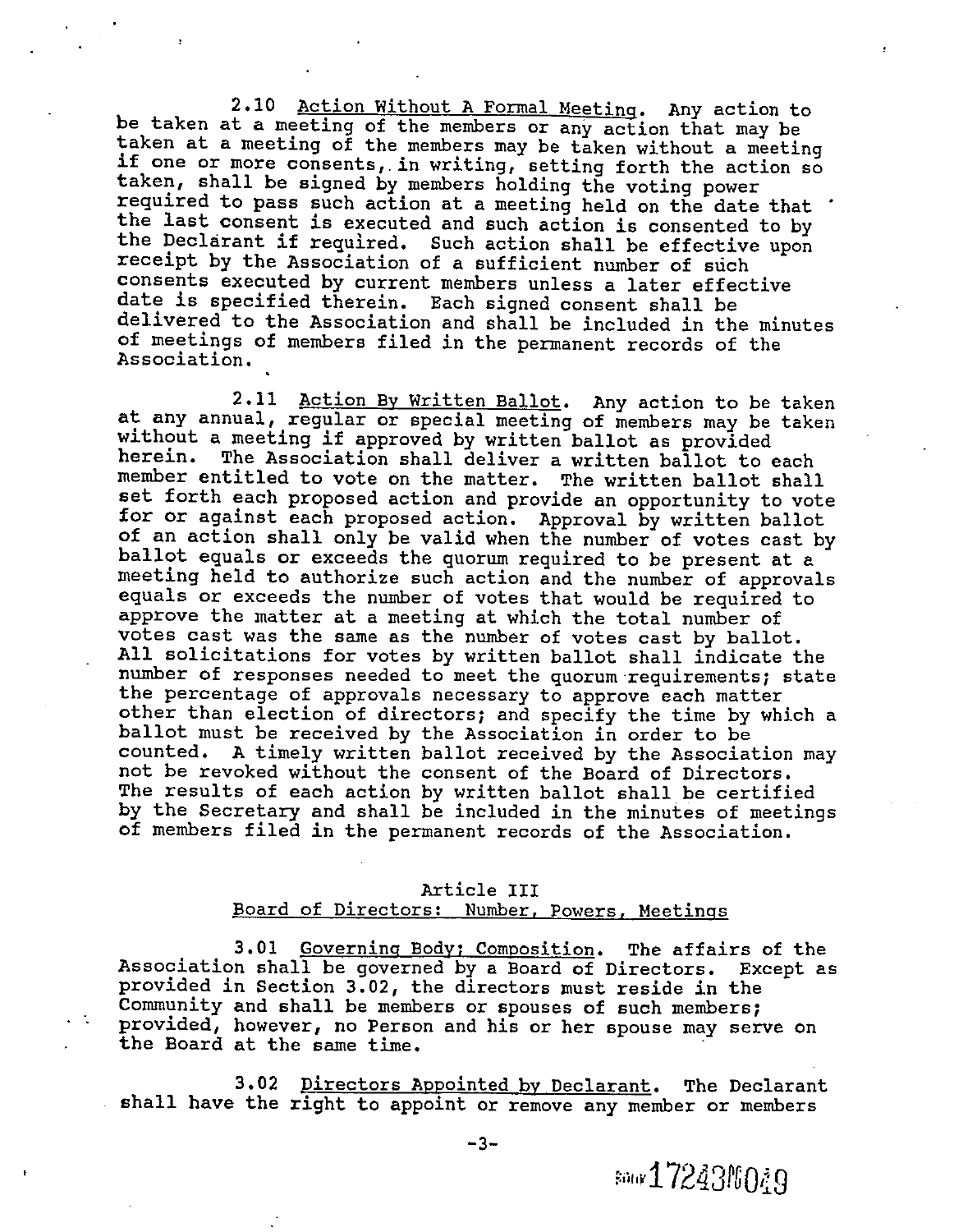of the Board of Directors or any officer or officers of the<br>Association until such time as the first of the following events<br>shall occur: (a) the expiration of seven (7) years after the<br>date of the recording of the Declara a part of the Community shall have been conveyed to Persons who have not purchased such Lots for the purpose of construction of a residence and resale of such Lot and residence; or (c) the surrender by Declarant in writing of the authority to appoint and remove directors and officers of the Association. The directors selected by the Declarant need not be owners or residents in the Community.

The total number of lots planned by Declarant for the Community shall initially be the number of Lots shown on the Declarant's land use plan for the development as it may be amended from time to time. Inclusion of property on the land use<br>plan shall not obligate the Declarant to subject such property to the Declaration, nor shall exclusion of property from the initial<br>land use plan bar Declarant from subjecting such property to the<br>Declaration. The final total number of Lots planned for the Community shall be the actually number of Lots shown on the recorded subdivision plats for the Community regardless of any different number of Lots shown from time to time on the land use plan. The Declarant shall notify the Association in writing when the final subdivision plat for the Community has been recorded.

3.03 Number of Directors. The Board shall initially consist of three (3) members. After the Declarant's right to appoint officers and directors terminates, the Board shall be increased, if necessary, so that there shall be one member for each separately designated Parcel in the Community; provided however, there shall always be an uneven number of members of the Board. In the event that there are an even number of Parcels, the number of members of the Board of directors shall be equal to the number of Parcels, plus one additional director, who shall be elected by the vote of all eligible members of the Association.

3.04 Nomination of Directors. Elected directors shall be nominated from the floor and may also be nominated by <sup>a</sup> nominating committee, if such <sup>a</sup> committee is established by the Board. All candidates shall have <sup>a</sup> reasonable opportunity to communicate their qualifications to the members and to solicit votes.

3.05 Election and Term of Office. Owner-elected directors shall be elected and hold office as follows:

 $\mathbf{I}$ 

. (a) After the Declarant's right to appoint directors and officers terminates, the Association shall call <sup>a</sup> special meeting to be held at which owners shall elect the number of . directors specified in Section 3.03 hereof.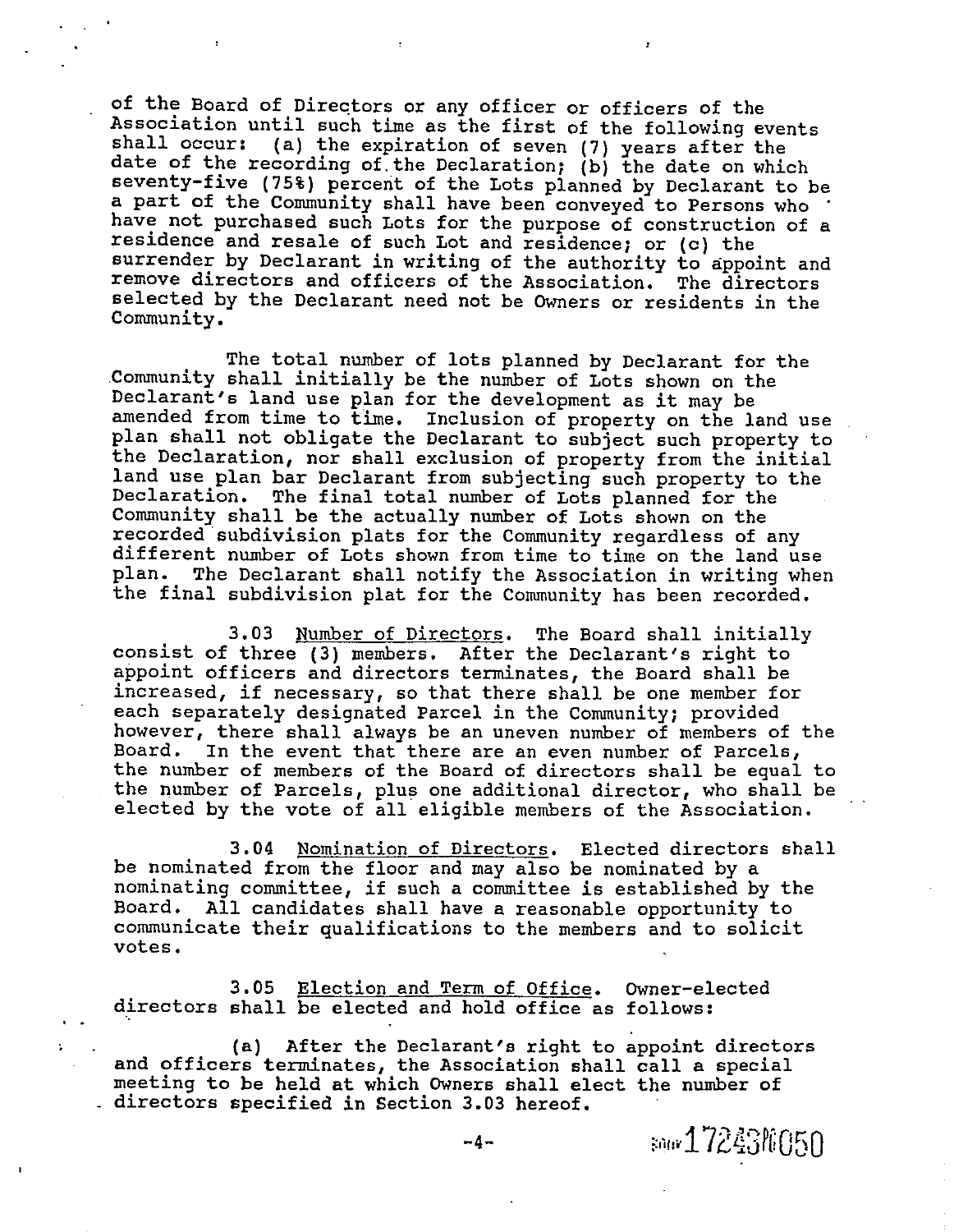(b) At annual meetings of the membership thereafter,<br>directors shall be elected. One director shall be elected by<br>members who are Owners of Lots in each Parcel. The remaining<br>director, if any, shall be elected by the vote

3.06 Removal of Directors. At any regular or special<br>meeting of the Association duly called, any one (1) or more of<br>the members of the Board of Directors may be removed, with or<br>without cause, by a majority of the Total As successor may then and there be elected to fill the vacancy thus created. A director whose removal has been proposed by the Owners shall be given at least ten (10) days' notice of the calling of the meeting and the purpose thereof and shall be given<br>an opportunity to be heard at the meeting. Additionally, any<br>director who has three (3) consecutive unexcused absences from<br>Board meetings or who is delinqu assessment for more than thirty (30) days may be removed by a majority vote of the remaining directors at a meeting. This Section 3.06 shall not apply to directors appointed by Declarant.

3.07 <u>Vacancies</u>. Vacancies in the Board of Directors<br>caused by any reason, excluding the removal of a director by vote of the Association, shall be filled by a vote of the majority of<br>the remaining directors at any meeting of the Board of Directors;<br>provided, however, each Parcel shall at all times have at least one director on the Board. Each Person so selected shall serve the unexpired portion of the term.

3.08 Organization Meetings. The first meeting of the Board of Directors following each annual meeting of the membership shall be held within ten (10) days thereafter at such time and place as shall be fixed by the Board.

3.09 <u>Regular Meetings</u>. Regular meetings of the Board of Directors may be held at such time and place as shall be determined from time to time by a majority of the directors, but at least four (4) such meetings shall be held during each fiscal year with at least one (1) per quarter. Notice of the regular schedule shall constitute sufficient notice of such meetings.

3.10 Special Meetings. Special meetings of the Board<br>of Directors shall be held when requested by the President, Vice<br>President or by any two (2) directors. The notice shall specify the time and place of the meeting and the nature of any special<br>business to be considered. The notice shall be given to each<br>director by one of the following methods: (a) by personal delivery; (b) written notice by first class mail, postage<br>prepaid; (c) by telephone communication, either directly to the<br>director or to a Person at the director's home or office who would reasonably be expected to communicate such notice promptly

-5- ::  $\frac{172438051}{151}$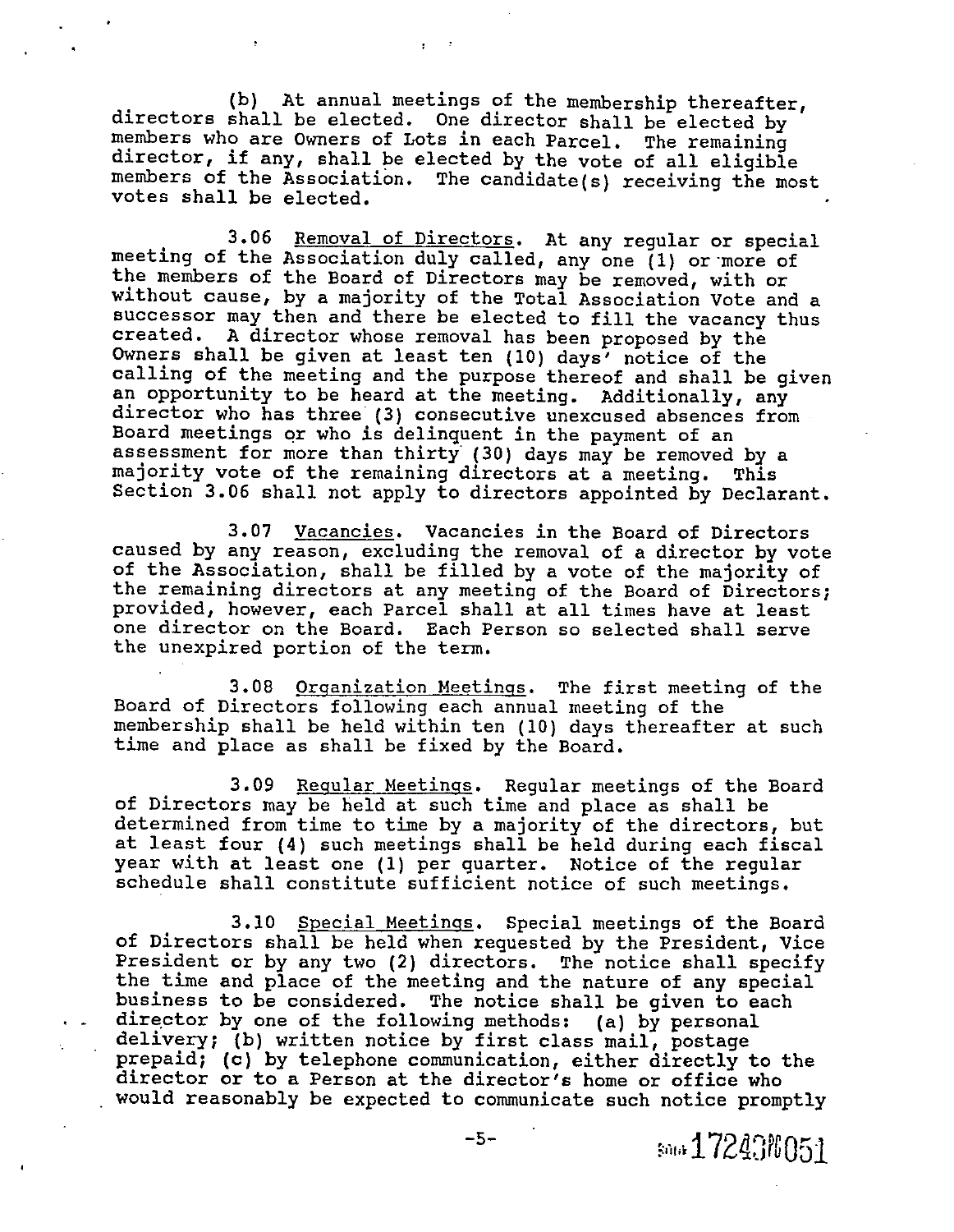to the director; (d) by telegram, charges prepaid; or (e) by commercial delivery service to such director's home or office. All such notices shall be given or sent to the director's address or telephone number as shown on the records of the Association.<br>Notices sent by first class mail shall be deposited into a United States mailbox at least four (4) days before the time set for the meeting. Notices given by personal delivery, telephone, or telegraph company shall be given at least forty-eight (48) hours before the time set for the meeting.

3.11 Waiver of Notice. The transactions of any meeting of the Board of Directors, however called and noticed or wherever held, shall be as valid as though taken at <sup>a</sup> meeting duly held after regular call and notice, if (a) a quorum is<br>present, and (b) either before or after the meeting, each of the directors not present signs a written waiver of notice, a consent to holding the meeting, or an approval of the minutes. The waiver of notice or consent need not specify the purpose of the meeting. Notice of a meeting shall also be deemed given to any director who attends the meeting without protesting before or at<br>its commencement about the lack of adequate notice.

3.12 Ouorum of Board of Directors. At all meetings of the Board of Directors, <sup>a</sup> majority of the directors shall constitute <sup>a</sup> quorum for the transaction of business, and the votes of <sup>a</sup> majority of the directors present at <sup>a</sup> meeting at which <sup>a</sup> quorum is present shall constitute the decision of the Board of Directors.

3.13 Compensation. No director shall receive any compensation from the Association for acting as such.

3.14 Open Meetings. All meetings of the Board shall be open to all members, but members other than directors may not participate in any discussion or deliberation unless expressly so authorized by the Board.

3.15 Executive Session. The Board may adjourn a meeting and reconvene in executive session to discuss and vote upon personnel matters, litigation in which the Association is or may become involved, and orders of business of <sup>a</sup> similar nature. The nature of any and all business to be considered in executive session shall first be announced in open session.

3.16 Action Without <sup>A</sup> Formal Meeting. Any action to be taken at <sup>a</sup> meeting of the directors or any action that may be taken at <sup>a</sup> meeting of the directors may be taken without <sup>a</sup> meeting if one or more consents, in writing, setting forth the action so taken, shall be signed by <sup>a</sup> majority of the directors and delivered to the Association for inclusion in the minutes for filing in the corporate records.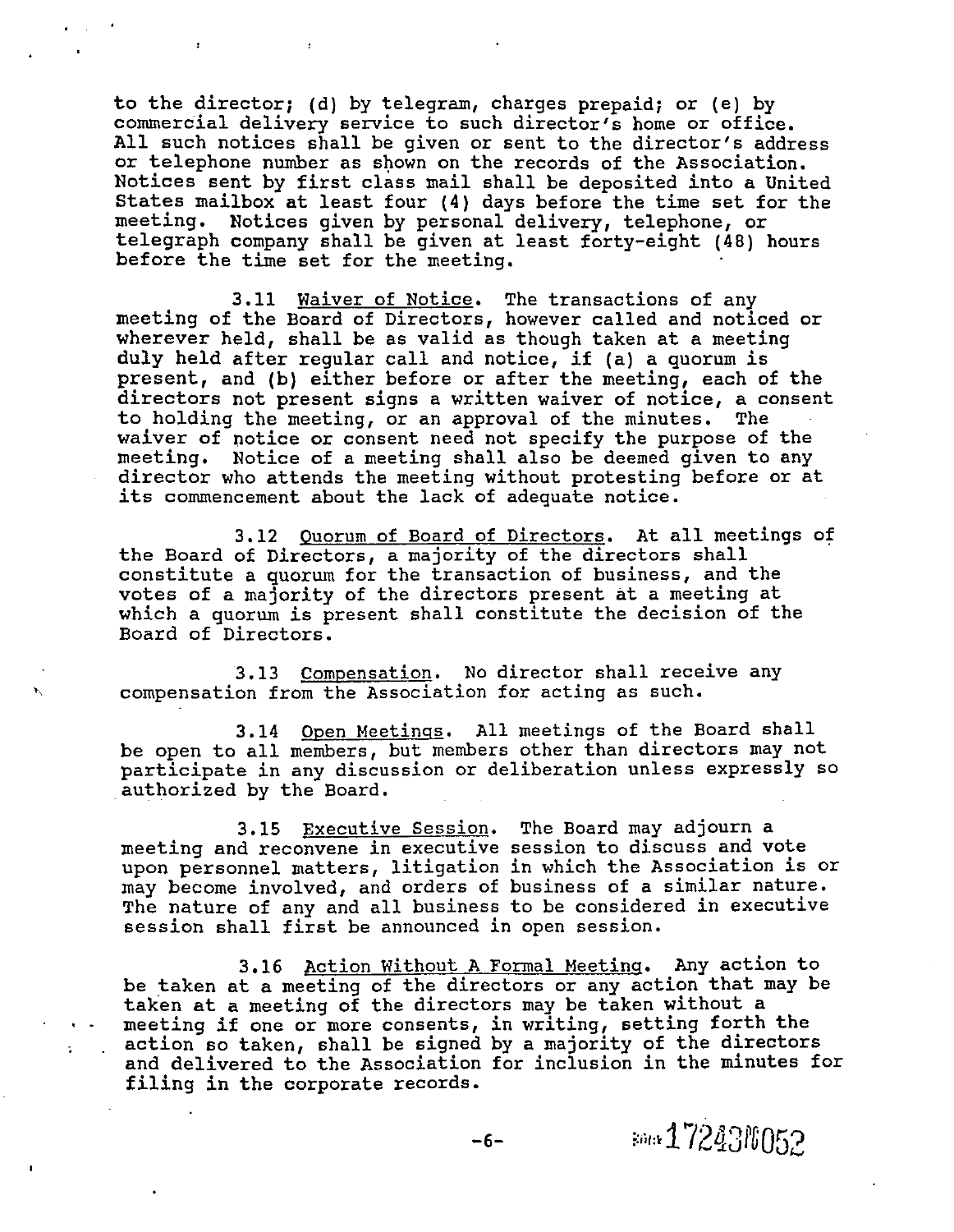3.17 Telephonic Participation. One (1) or more<br>directors may participate in and vote during any regular or<br>special meeting of the Board by telephone conference call or<br>similar communication equipment by means of which all such meeting. Any such meeting at which <sup>a</sup> quorum participates shall constitute <sup>a</sup> meeting of the Board.

3.18 <u>Powers</u>. The Board of Directors shall be<br>responsible for the affairs of the Association and shall have all<br>of the powers and duties necessary for the administration of the<br>Association's affairs and, as provided by la Bylaws directed to be done and exercised exclusively by the members. In addition to the duties imposed by these Bylaws or by any resolution of the Association that may hereafter be adopted, the Board of Directors shall have the power to and be responsible for the following, in way of explanation, but not limitation:

(a) preparation and adoption of an annual budget in which there shall be established the contribution of each owner to the common expenses;

(b) making assessments to defray the common expenses, establishing the means and methods of collecting such assessments;

(c) providing for the operation, care, upkeep, and maintenance of all areas which are the maintenance responsibility of the Association;

(d) designating, hiring, and dismissing the personnel necessary for the operation of the Association and, where appropriate, providing for the compensation of such personnel and<br>for the purchase of equipment, supplies, and material to be used by such personnel in the performance of their duties;

(e) collecting the assessments, depositing the proceeds thereof in <sup>a</sup> bank depository which it shall approve, and using the proceeds to administer the Association;

(f) making and amending use restrictions and rules and regulations;

(g) opening of bank accounts on behalf of the Association and designating the signatories required;

t,

(h) enforcing by legal means the provisions of the Declaration, these Bylaws, and the rules and regulations adopted by it, and bring any proceedings which may be instituted on behalf of or against the owners concerning the Association;

$$
-7-
$$

some 17243f6053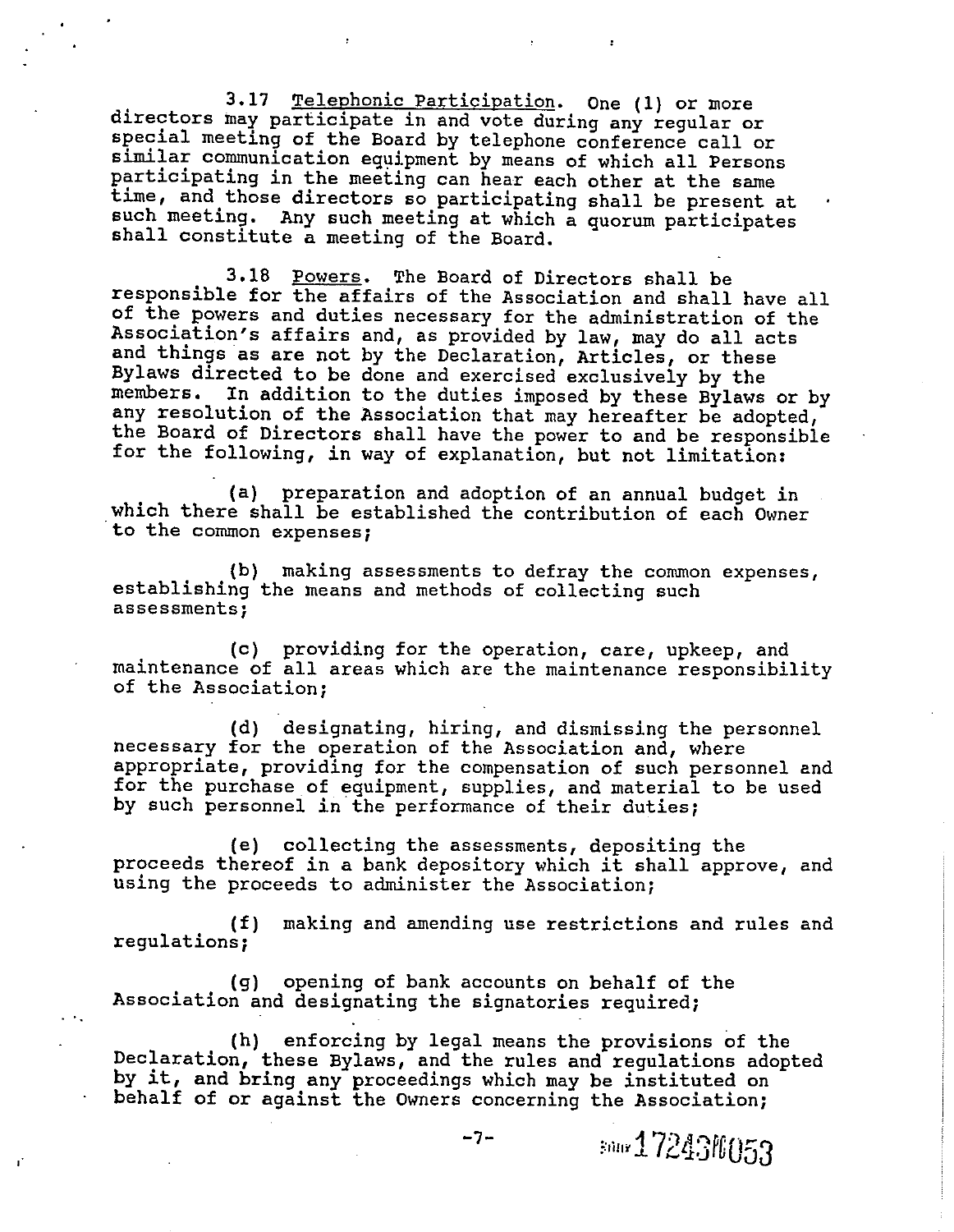(i) obtaining and carrying insurance against casualties and liabilities, as provided in the Declaration, and paying the premium cost thereof;

 $\mathcal{I}_2$ 

(j) paying the cost of all services rendered to the Association or its members which are not directly chargeable to  $\cdot$ Owners;

(k) keeping books with detailed accounts of ·the receipts and expenditures affecting the Association and its administration, and specifying the maintenance and repair expenses and any other expenses incurred; and

(1) contracting with any Person for the performance of various duties and functions.

3.19 Management Aaent. The Board of Directors may employ for the Association <sup>a</sup> professional management agent or agents at a compensation established by the Board of Directors to<br>perform such duties and services as the Board of Directors shall authorize. The Declarant or an affiliate of the Declarant may be employed as managing agent or Manager. The term of any management agreement shall not exceed one (1) year and shall be subject to termination by either party, without cause and without penalty, upon ninety (90) days' written notice.

3.20 Borrowing. The Board of Directors shall have the power to borrow money without the approval of the members of the Association; provided, however, except as may be provided in the Declaration, the Board shall obtain membership approval in the same manner as for special assessments, in the event that the total amount of such borrowing exceeds or would exceed Ten Thousand Dollars (\$10,000.00) outstanding debt at any one time.

3.21 Fining or Suspension Procedure. The Board shall not impose <sup>a</sup> fine (a late charge shall not constitute <sup>a</sup> fine) or suspend an member's right to use any part of the common Property unless and until the following procedure is followed:

(a) Notice. Written notice shall be served upon the violator by first-class or certified mail sent to the last address of the member shown on the Association's records, specifying:

(i) the nature of the violation, the fine or suspension to be imposed and the date, not less than fifteen (15) days from the date of the notice, that the fine or suspension will take effect;

(ii) that the violator may, within ten (10) days<br>from the date of the notice, request a hearing regarding the fine or suspension imposed;

 $\ddot{\phantom{a}}$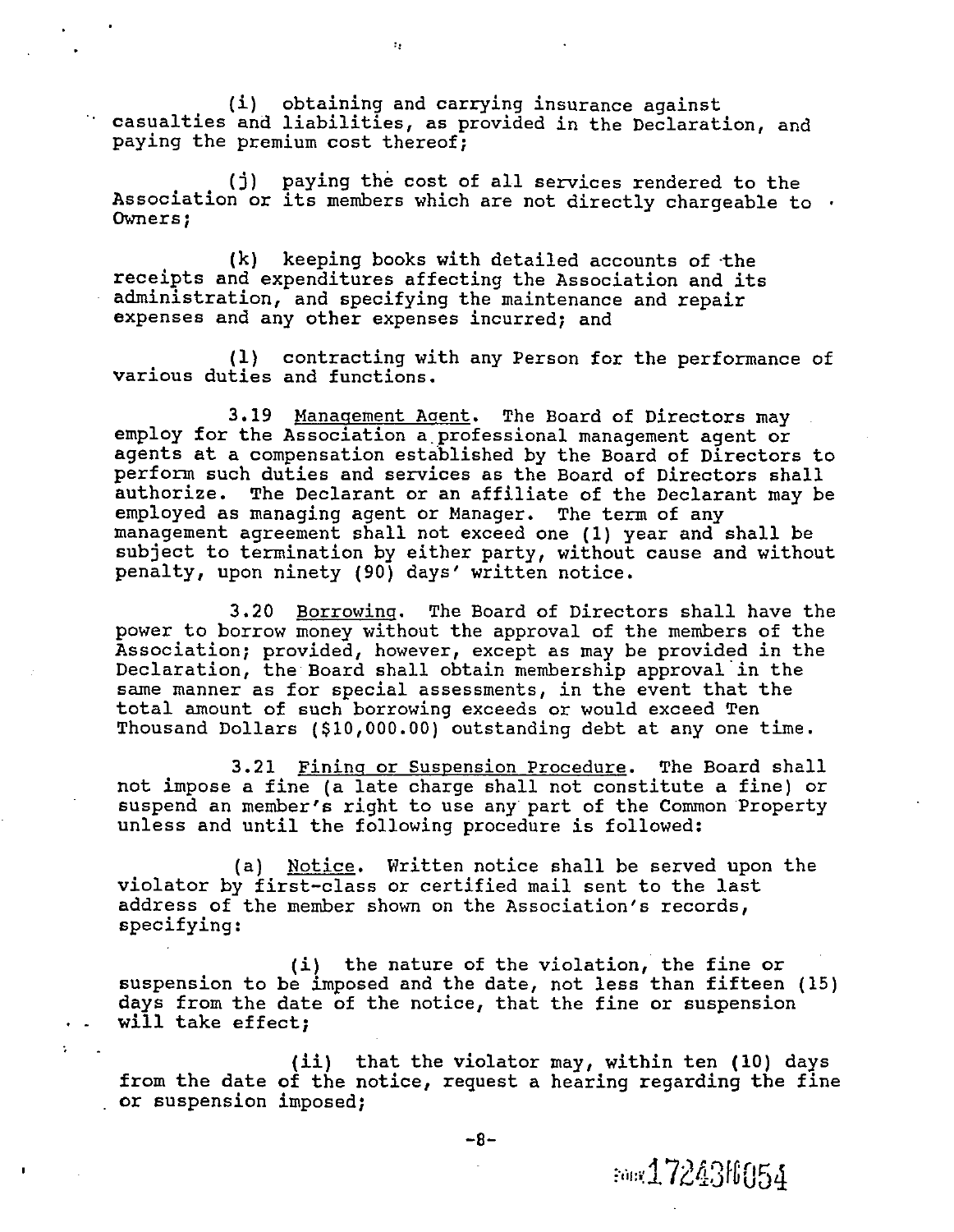(iii) the name, address and telephone numbers of <sup>a</sup> person to contact to challenge the fine or suspension;

(iv) that any statements, evidence, and witnesses may be produced by the violator at the hearing; and

(v) that all rights to have the fine or suspension reconsidered are waived if <sup>a</sup> hearing is not requested within ten (10) days of the date of the notice.

(b) <u>Bearing</u>. If a hearing is requested, it shall be<br>held before the Board in executive session, and the violator<br>shall be given a reasonable opportunity to be heard. The minutes<br>of the meeting shall contain a written sta

# Article IV Officers

4.01 Officers. The officers of the Association shall<br>be a President, Vice President, Secretary, and Treasurer. Any<br>two (2) or more offices may be held by the same Person, excepting<br>the offices of President and Secretary. T

4.02 <u>Election, Term of Office, and Vacancies</u>. Except during the period in which the Declarant has the right to appoint the officers of the Association under Section 3.02 of these Bylaws, the officers of the Association shall be elected annually by the Board of Directors at the first meeting of the Board of Directors following each annual meeting of the members. <sup>A</sup> vacancy in any office arising because of death, resignation, removal, or otherwise may be filled by the Board of Directors for the unexpired portion of the term.

4.03 <u>Removal</u>. Any officer may be removed by the Board of Directors whenever, in their judgment, the best interests of the Association will be served thereby.

4.04 <u>President</u>. The President shall be the chief<br>executive officer of the Association and shall preside at all<br>meetings of the Association and of the Board of Directors. The President shall have all the general powers and duties which are<br>incident to the office of the president of a corporation<br>organized under the Georgia Nonprofit Corporation Code.

4.05 <u>Vice President</u>. The Vice President shall act in the President's absence and shall have all powers, duties, and . responsibilities provided for the President when so acting.

 $\mathbf{L}$ 

 $\pmb{\cdot}$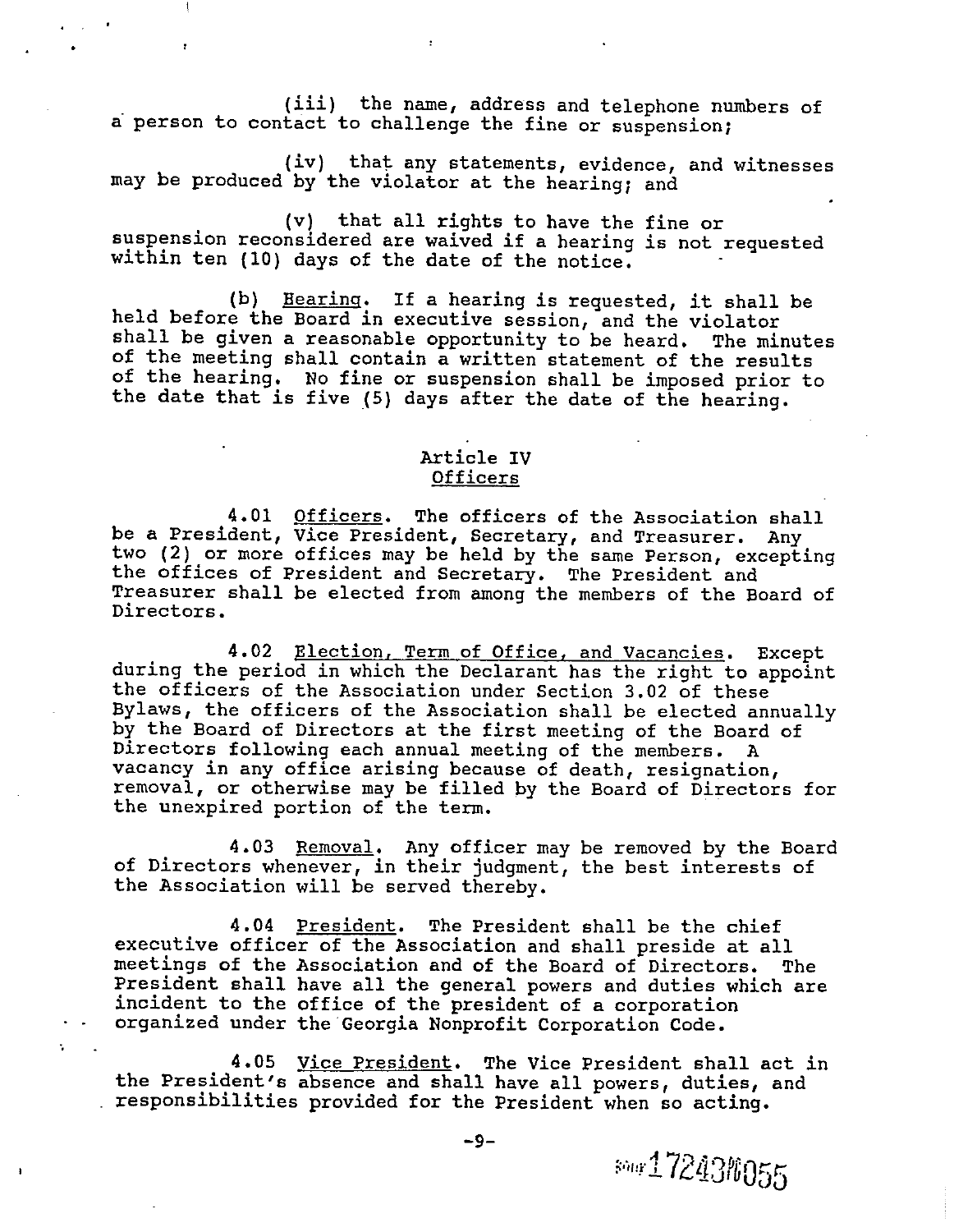4.06 Secretary. The Secretary shall keep the minutes<br>of all meetings of the Association and of the Board of Directors<br>and shall have charge of such books and papers as the Board of<br>Directors may direct and shall, in genera

4.07 <u>Treasurer</u>. The Treasurer shall have the<br>responsibility for the Association's funds and securities and shall be responsible for keeping full and accurate financial records and books of account showing all receipts and disbursements, for preparing all required financial statements<br>and tax returns, and for the deposit of all monies and other valuable effects in the name of the Association or the managing<br>agent in such depositories as may from time to time be designated by the Board of Directors.

4.08 Resignation. Any officer may resign at any time by giving written notice to the Board of Directors. Such<br>resignation shall take effect on the date of the receipt of such notice or at any later time specified therein, and unless<br>otherwise specified therein, the acceptance of such resignation<br>shall not be necessary to make it effective.

#### Article <sup>V</sup>

#### **Committees**

Committees to perform such tasks and to serve for such periods as may be designated by the Board are hereby authorized. with the terms of the resolution of the Board of Directors designating the committee or with rules adopted by the Board of Directors.

#### Article VI Miscellaneous

6.01 Fiscal Year. The fiscal year of the Association shall be the calendar year unless otherwise determined by resolution of the Board.

6.02 Parliamentary Rules. Roberts Rules of Order (current edition) shall govern the conduct of all Association proceedings, when not in conflict with Georgia law, the Articles of Incorporation, the Declaration, these Bylaws, or <sup>a</sup> ruling made by the Person presiding over the proceeding.

6.03 Conflicts. If there are conflicts or<br>inconsistencies between the provisions of Georgia law, the inconsistencies of Incorporation, the Declaration, and these Bylaws, the